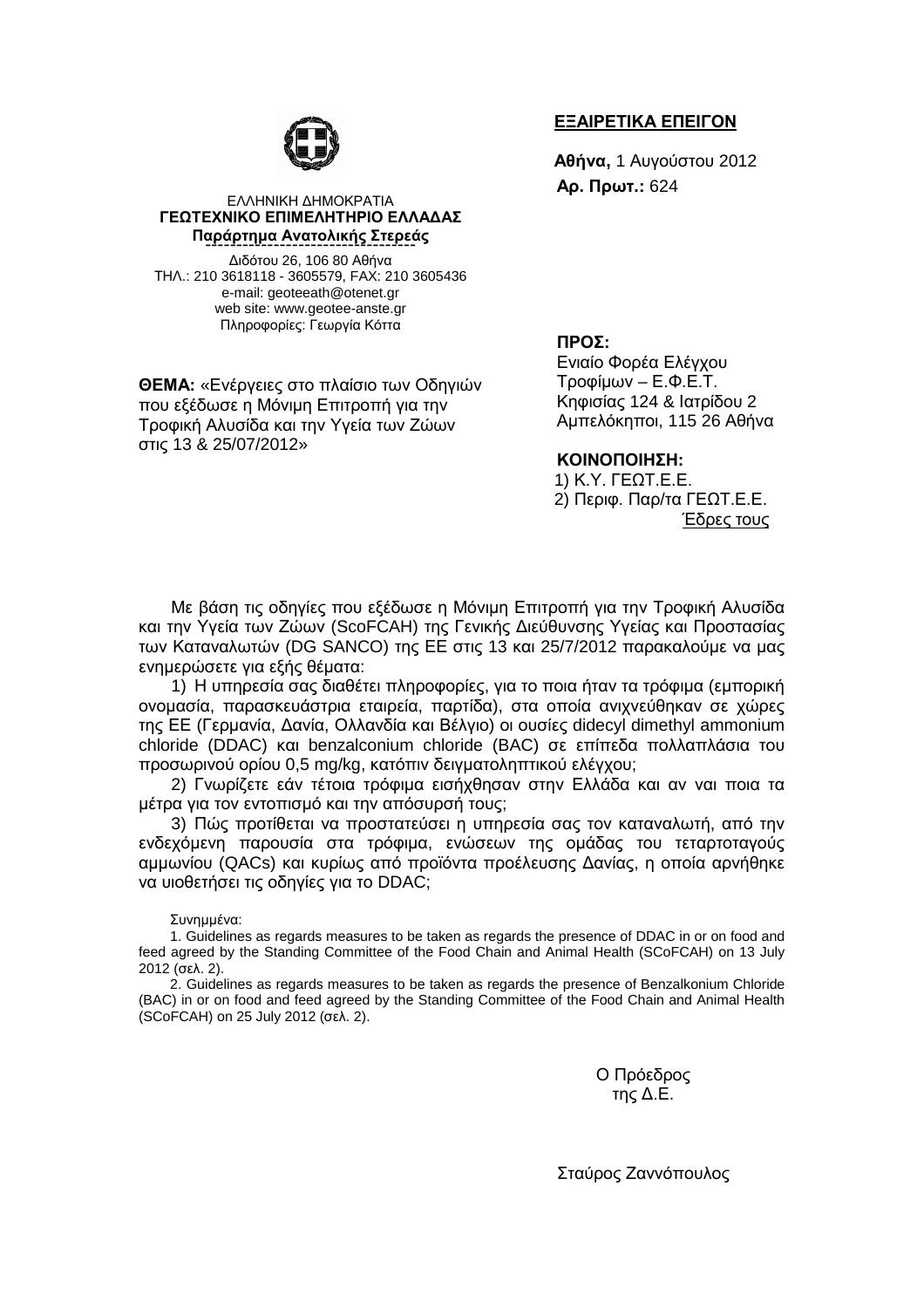# **Guidelines as regards measures to be taken as regards the presence of Benzalkonium Chloride (BAC) in or on food and feed**

# **agreed by the Standing Committee of the Food Chain and Animal Health (SCoFCAH) on 25 July 2012**

# **Background**

On 13 July 2012 the Standing Committee on the Food Chain and Animal Health (SCoFCAH) endorsed, with the exception of Denmark, *Guidelines as regards measures to be taken as regards the presence of DDAC in or on food and feed*.

At the same meeting, the SCoFCAH was also informed that the German risk assessment body BfR was about to finalise a toxicological assessment of another compound, Benzalkonium Chloride (BAC), belonging to the group of Quaternary Ammonium Compounds (QACs) and which had been found in several fruit and vegetables, as well as in dairy products, at levels higher than  $0.01 \text{ mg/kg}^1$ . The highest residue levels seem to occur in dairy products (up to 19 mg/kg in soft ice cream).

Based on this information and on the fact that BAC and Didecyl Dimethyl Ammonium Chloride (DDAC) are used in a comparable way and have been recently found in several conventional and organic products of plant and animal origin, the SCoFCAH agreed to possibly endorse, following written consultation, guidelines for BAC similar to those endorsed on DDAC on 13 July 2012.

On 16 July 2012 Germany submitted to the Commission the BfR toxicological assessment on BAC. Based on the available toxicological information, BfR derived and ADI of 0.1 mg/kg bw/day and an ARfD of 0.1 mg/kg bw.

It should be noted that BAC is not a single compound, but rather a mixture of C12-16–alkyl (C12- 16) dimethylbenzyl ammonium chlorides (also known as ADBAC), which might be present in different percentages.

Unlike DDAC, BAC is not approved under Regulation (EC) No 1107/2009, but it is covered by the review programme of Directive 98/8/EC within the product type "food and feed area disinfectants". According to the information available to the Commission, the same sources of contamination for DDAC can be assumed also for BAC (for further details see *Guidelines as regards measures to be taken as regards the presence of DDAC in or on food and feed* agreed by the SCoFCAH on 13 July 2012). Furthermore, according to the information given by BfR, other possible sources of exposure in agriculture might be related to fertilisers containing DDAC/BAC or to plant protection products containing DDAC/BAC as co-formulants.

It is clear that further monitoring and investigation by food business operators and official control authorities are needed to better understand the causes of the contamination and to allow, if necessary and possible, to set temporary MRLs under Reg. (EC) No 396/2005.

In the meantime urgent measures are needed to allow the placing on the market of the many types of plant and animal products affected by the problem, provided that these products are safe.

Based on the toxicological endpoints derived by BfR, it is proposed to enforce a safety level of 0.5 mg/kg on all plant and animal products, which, according to the results of the EFSA PRIMO model for risk assessment is safe for all consumer groups<sup>2</sup>. This would ensure a high level of consumer

 $\overline{a}$ 

 $<sup>1</sup>$  As BAC was included in the review programme of Directive 91/414/EEC, but eventually not approved as no dossier</sup> was submitted, a general default MRL of 0.01 mg/kg applies according to Regulation (EC) No 396/2005.

<sup>&</sup>lt;sup>2</sup> According to the EFSA PRIMO model, with an MRL of 0.5 mg/kg for all commodities covered by Annex I of Reg. (EC) No 396/2005 and by applying an ADI and an ARfD of 0.1, no concerns, neither chronic nor acute were identified. The worst case results of the risk assessment were as follows: chronic risk: 38% of ADI (FR toddler); acute risk: 77% ARfD for the consumption of potatoes based on the UK infant consumption data.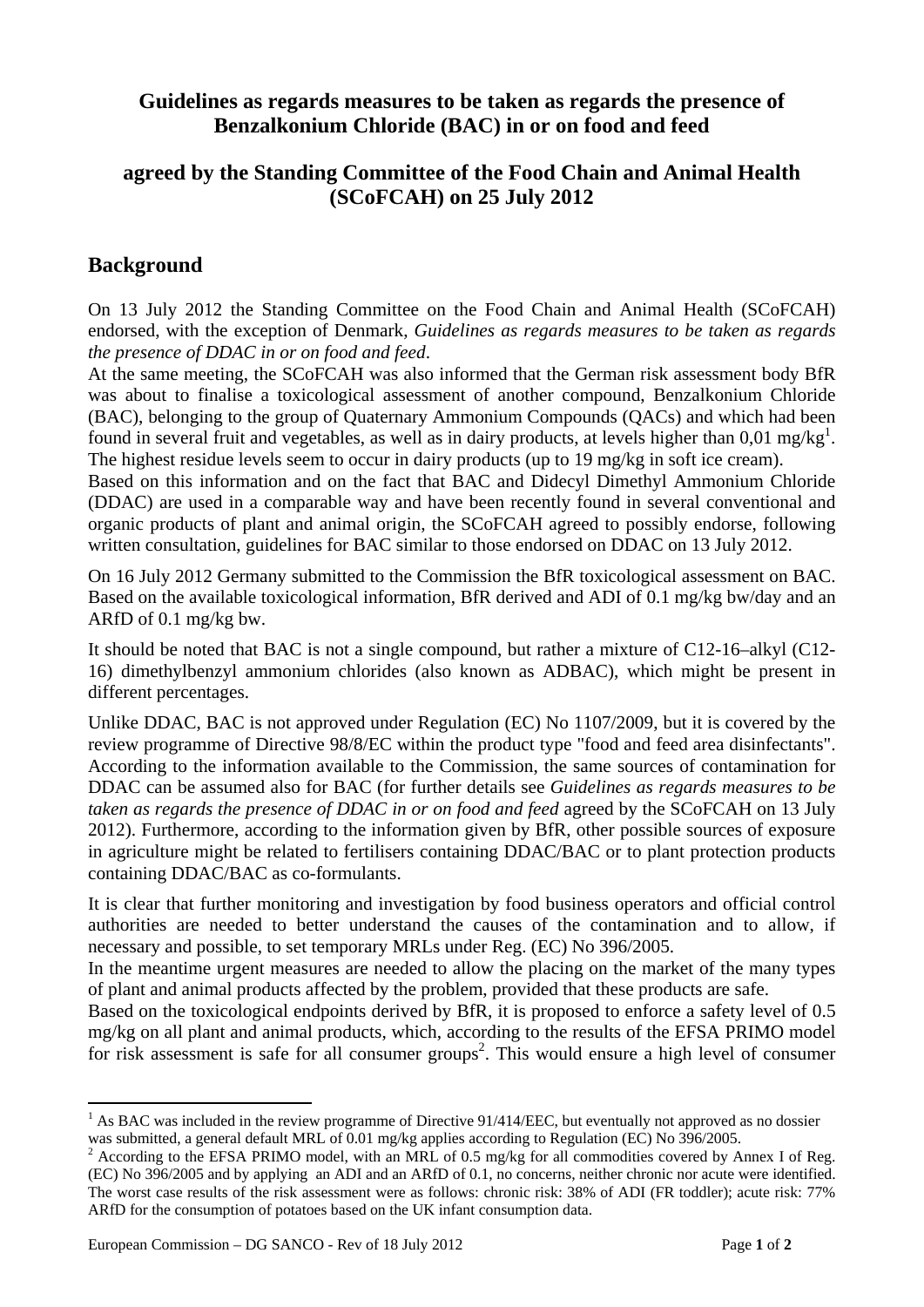protection, while allowing all crops not directly and intentionally treated with BAC to be marketed, pending any further measures to be taken by the SCoFCAH.

# **Guidelines**

The SCoFCAH was informed about the available information on BAC contamination and toxicological assessment.

Based on the BfR statement and the results from the EFSA PRIMO model, the SCoFCAH has considered that the current default MRL for BAC is not a health standard and that it is appropriate to take the following proportionate risk management measures on a temporary basis, ensuring a high level of consumer protection in the European Union:

- 1. Food and feed of plant and animal origin with a level of BAC higher than 0.5 mg/kg should not be placed on the market and be withdrawn from the market and safely disposed of.
- 2. Member States are recommended to carry out investigations on the causes of the contamination and to put in place a monitoring programme with a view to have a clear understanding of the levels of BAC in all food and feed of plant and animal origin. Member States should without any delay communicate to the Commission and to EFSA the results of the monitoring programmes and investigations by the end of February 2013, with a view of taking any necessary measure under Reg. (EC) No 396/2005.
	- 2.1. Member states should consider the following guidelines for their national monitoring programmes:
		- 2.1.1. Samples should be taken both for domestic and for imported products.
		- 2.1.2. Member States should establish and justify the proportion between samples of different commodities as listed in Annex I to Reg. (EC) No 396/2005. The following commodity groups should be covered by each national programme: citrus fruit, pome fruit, miscellaneous fruit (in particular bananas), root and tuber vegetables (in particular potatoes), fruiting vegetables, leafy vegetables, and dairy products. Member States are also encouraged to collect and analyse samples of other commodity groups, such as stone fruit, berries, stem vegetables, cereals, oilseeds, tea and herbal infusions and processed products such as orange juice, flour, olive oil.
		- 2.1.3. For each commodity group, the Member States should analyse both conventional and organic products, in a proportion to be decided by each Member State.
		- 2.1.4. Member States could consider to carry out targeted sampling in premises where QACs are used as biocidal products.

**The management measures referred to in point 1 are to be applied as from 26 July 2012 and on a temporary basis, pending any further decision taken by the SCoFCAH.**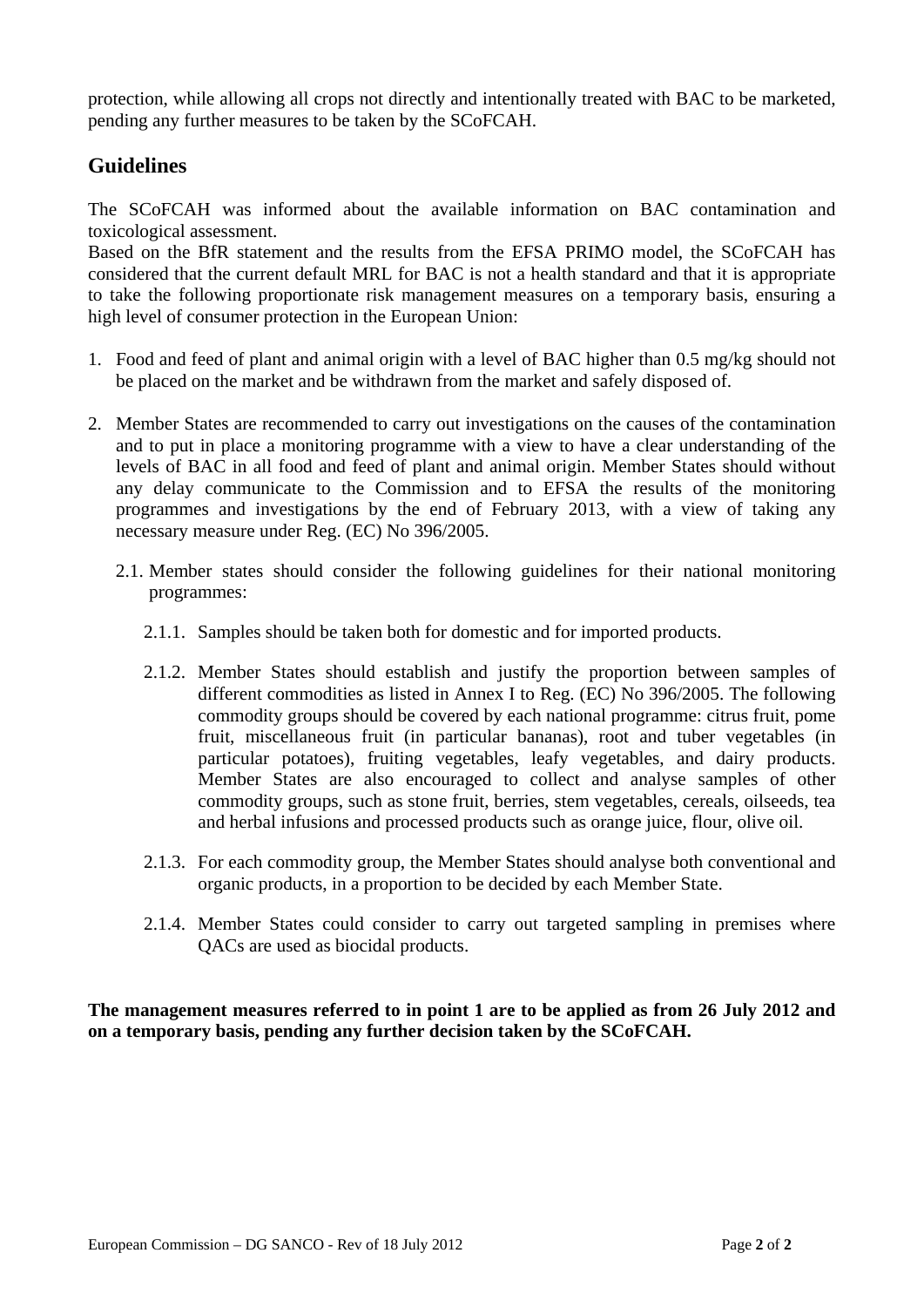### **Guidelines as regards measures to be taken as regards the presence of DDAC in or on food and feed**

# **agreed by the Standing Committee of the Food Chain and Animal Health (SCoFCAH) on 13 July 2012**

# **Background**

The Commission has been informed by food business operators and later by Germany, Denmark, The Netherlands and Belgium that various food products may contain levels of didecyl dimethyl ammonium chloride (DDAC) higher than 0.01 mg/kg (default level as set by Article 18.1.b to Regulation (EC) No 396/2005). Residue levels from analyses provided by food business operators found can be up to 4.3 mg/kg.

DDAC is a quaternary ammonium compound (QAC), which in the EU is both authorised as a plant protection product in ornamental crops and as biocide for disinfection. Because these uses were expected not to result in any residues in food, no specific MRLs were fixed related to these uses and in that case the default MRL of 0.01 mg/kg is applicable.

Food business operators have been investigating the reason(s) of this unexpected presence of DDAC. The residues found could be of several origins and depend on the crops concerned.

The highest levels (between 1 and 4.3 mg/kg) were found on fresh herbs treated in Germany with a plant strengthener that contained DDAC. The authorisations for this plant strengthener have meanwhile been withdrawn by Germany.

94 % of 160 samples contained residues lower than 0.5 mg/kg. For these samples no indications are present of intentional use of DDAC on the crops. Although other causes cannot be excluded and are currently investigated, a likely cause of the presence of these residues is cross contamination due e.g. to contact of the crops with surfaces treated with biocidal products containing DDAC, and/or to the use of DDAC to disinfect washing water in pack houses or to disinfect irrigation water. A study provided by food business operators is available showing that residues up to 0.06 mg/kg can be found on crops after having been in contact with a conveyer belt disinfected with DDAC. However, further monitoring and investigation by food business operators and official control authorities are needed to better understand the causes of the contamination and to allow, if necessary and possible, to set temporary MRLs under Reg. (EC) No 396/2005.

In the meantime urgent measures are needed to allow the placing on the market of the many types of plant and animal products affected by the problem, provided that these products are safe.

On 2 July 2012 BfR, the German federal institute for consumer protection and food safety, issued a statement declaring that based on the findings so far and assuming a (average) residue level of 1 ppm for bananas, citrus and fresh herbs, and for all other an average level of 0.1 mg/kg no long term or short term risk for any consumer group is to be expected. BfR derived an ADI and an ARfD at 0.1 mg/kg bw. It should be noted that also the Netherlands carried out a toxicological assessment of DDAC in the framework of an import tolerance request and they derived an ADI of 0.1 mg/kg bw/d and an ARfD of 0.61 mg/kg bw.

When applying the EFSA PRIMO model for risk assessment and the most conservative toxicological endpoints proposed by BfR, an enforcement level of 0.5 mg/kg on all plant and animal